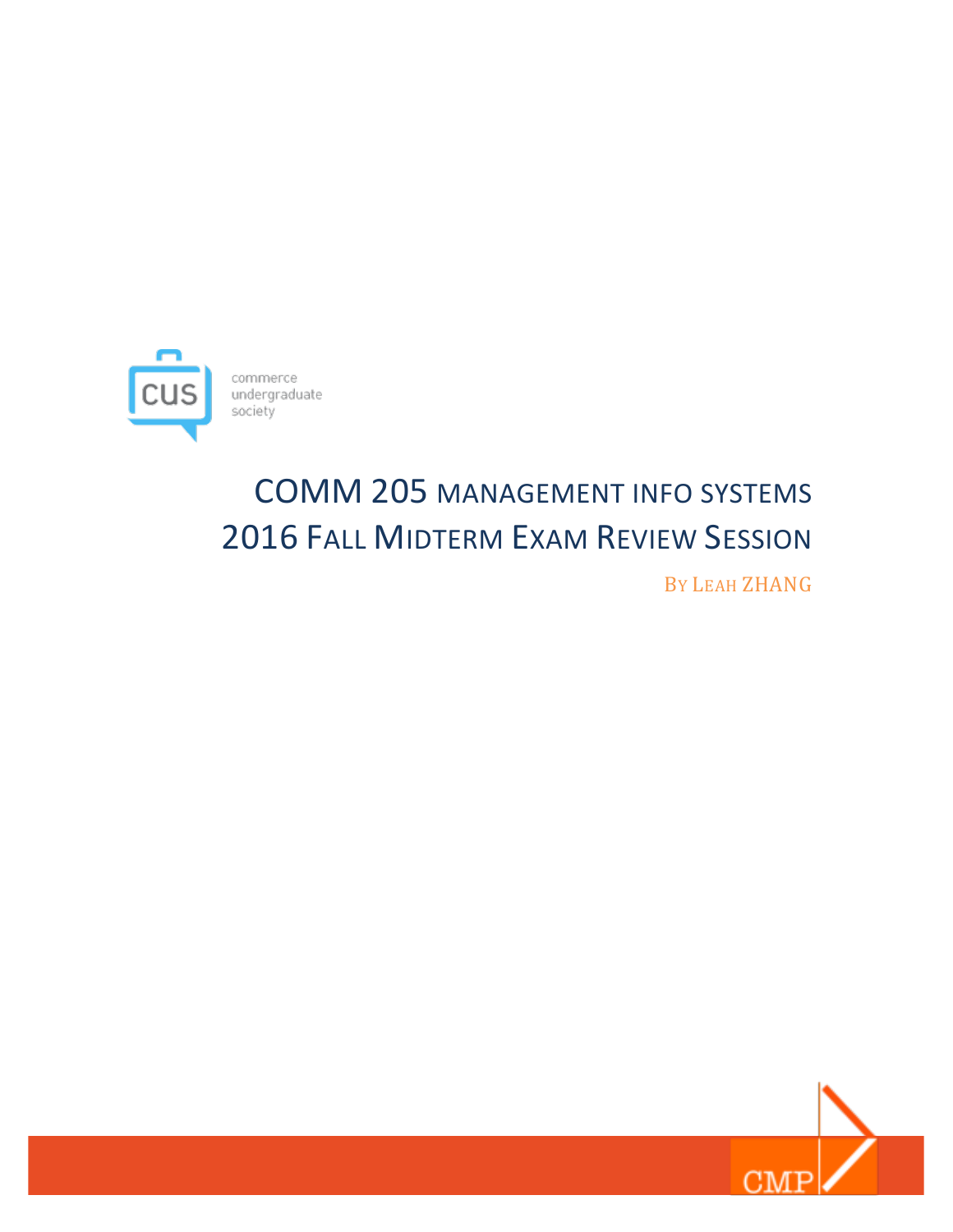## TABLE OF CONTENT

- I. Introduction
- II. IF; nested IF; AND/OR; putting it all together
- III. COUNTIFS; SUMIFS
- IV. VLOOKUP
- V. INDEX; MATCH
- VI. LEFT; RIGHT; MID; CONCATENATE
- VII. LEN; TRIM; SUBSTITUTE; REPLACE
- VIII. FIND; SEARCH
	- IX. Sample Questions
	- X. Q&A, Sample Midterm
	- XI. "Cheat Sheet"
- XII. Office Hour (time & location) & Feedback Form

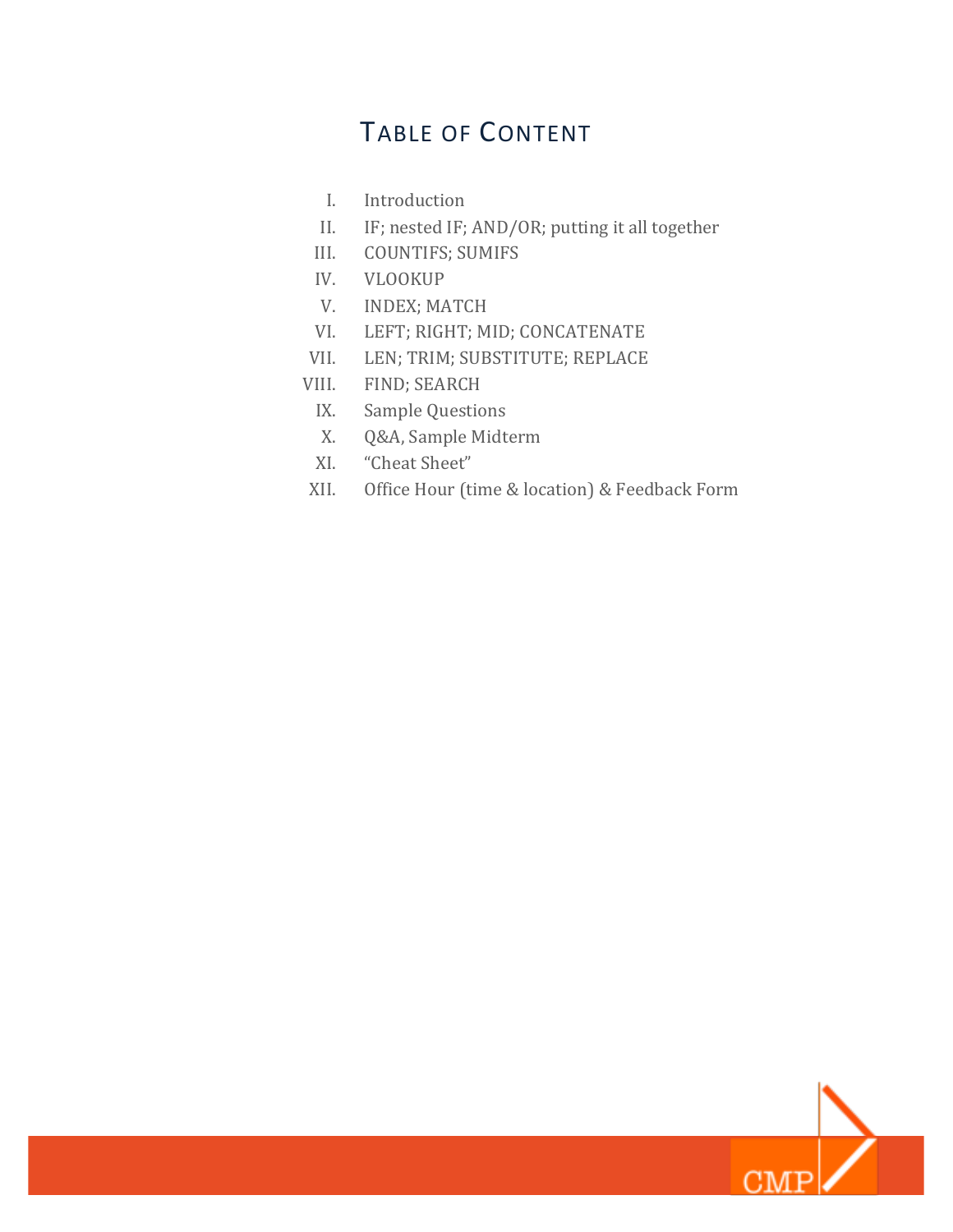### INTRODUCTION

- **Tutor**:
	- Leah Zhang
	- 3<sup>rd</sup> year Finance student
	- Final grade for COMM 205 88%
- **Review Session**:
	- Content:
		- 1. Course material (\*NOTE that this review package is only an *overview* of the course material, which means simply reviewing this review package may not be sufficient for your midterm)
			- $\rightarrow$  draw out key points
			- $\rightarrow$  rearrange & reorganize lecture notes
			- $\rightarrow$  make it easier for you to compare the differences and similarities among different functions
		- 2. Sample questions (created by me, answers will be posted on CMP review session's FB page after the review session; feel free to come to my office hour (details provided at the end of this review package)should you have any questions  $\circledcirc$ )
		- 3. Practice Midterm
	- Timeline:

This is a 2-hour review session;

First half: lectures 9-15;

10-minute break: feedback form

Second half: sample questions, Q&A, and practice midterm if we have time left

- \*NOTE:

Some questions (ex: "Write the formula by yourself") may have multiple answers; you can come check your answers with me after class or during office hours if you have any confusions, or you can send me your answers by email **leahw.zhang@gmail.com** (please allow me several hours to get back to you).



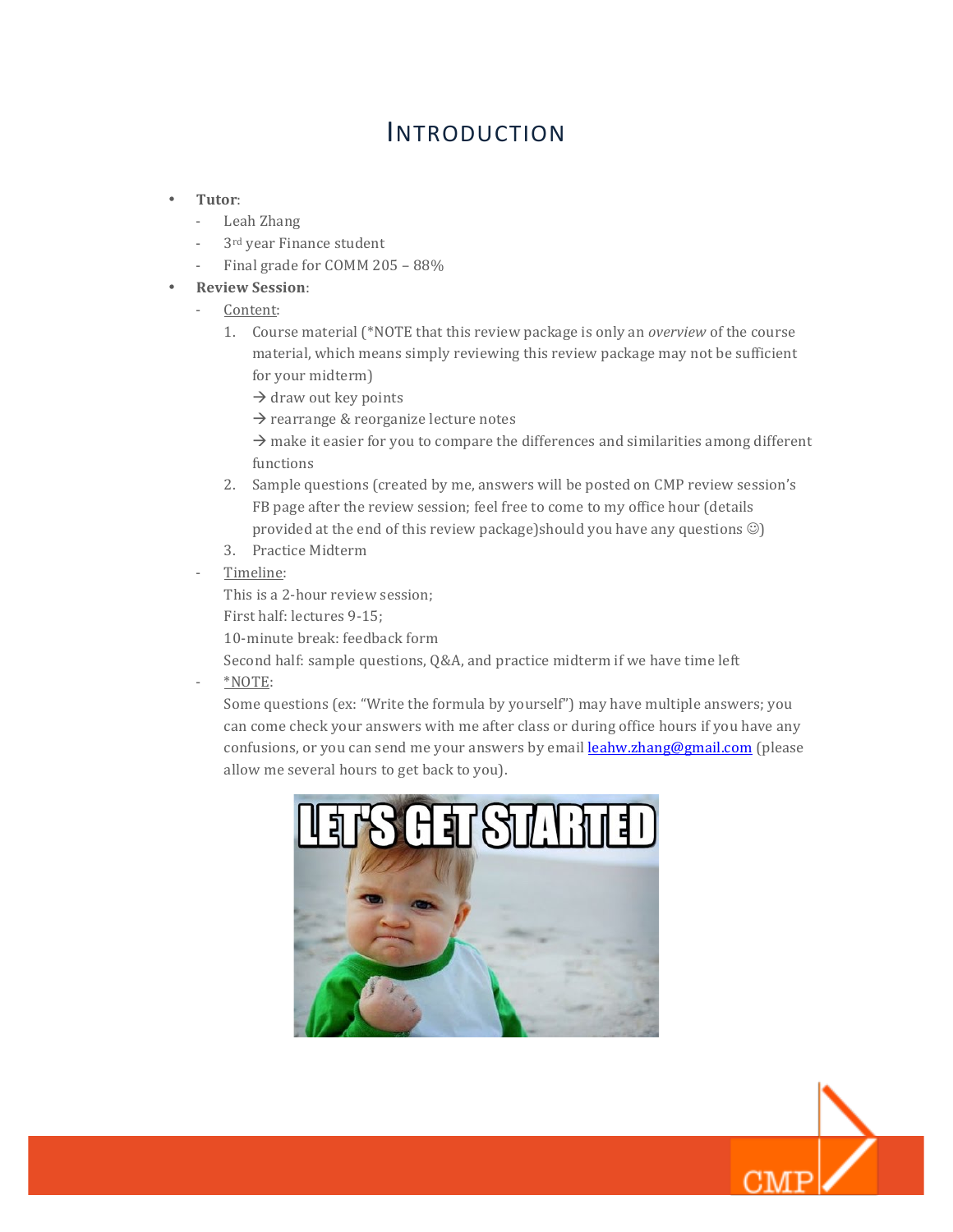## IF; NESTED IF; AND/OR; ALL TOGETHER

### • **IF Function**

- Logical function can be used to test for specific conditions
- Exactly 2 possible results:
	- 1. When a condition is satisfied (TRUE)
	- 2. When the condition is NOT satisfied (FALSE)
- 3 arguments:
	- 1. condition to be tested
	- 2. "true" value
	- 3. "false" value
- Syntax: =IF(logical\_test, [value\_if\_true], [value\_if\_false])
- Ex: =IF(B2>D2, "Good", "Bad")  $\rightarrow$  interpretation?
	- $\rightarrow$  "" indicates text (instead of number)

 $\rightarrow$  do NOT use "" around???

- \*Note: cell can compare both numbers and text
- Common logical operators  $(=, \langle \rangle, \langle \rangle, \langle =, \rangle)$
- **Nested IF**
	- A combination of IF functions; there is/are IF or IFs inside an IF function
	- Can evaluate more than 2 results
	- Ex: =if(A2>55, "CR", if(A2<50, "F", "D"))  $\rightarrow$  interpretation?
- **AND Function**
	- Is used to evaluate if ALL arguments/logicals are TRUE or FALSE
	- Syntax:  $=AND(logical1, [logical2], ...)$
	- Up to 255 conditions can be tested
- **OR Function**
	- Is used to evaluate if at least one of arguments/logicals are TRUE or FALSE; i.e., will return TRUE as long as at least one of the arguments is true
	- Syntax:  $=OR(logical1, [logical2], ...)$
	- Up to  $255$  conditions can be tested
	- Ex:  $=$ if(OR(B2="Sunny", B2="Mixed"), "Sunglasses", "None")  $\rightarrow$  interpretation?
	- \*Note: it does not matter if AND or OR is capitalized or not; they should always be written in front of the arguments
- **Relative, absolute, or mixed cell reference**
- **MAX, MIN, and SUM Functions**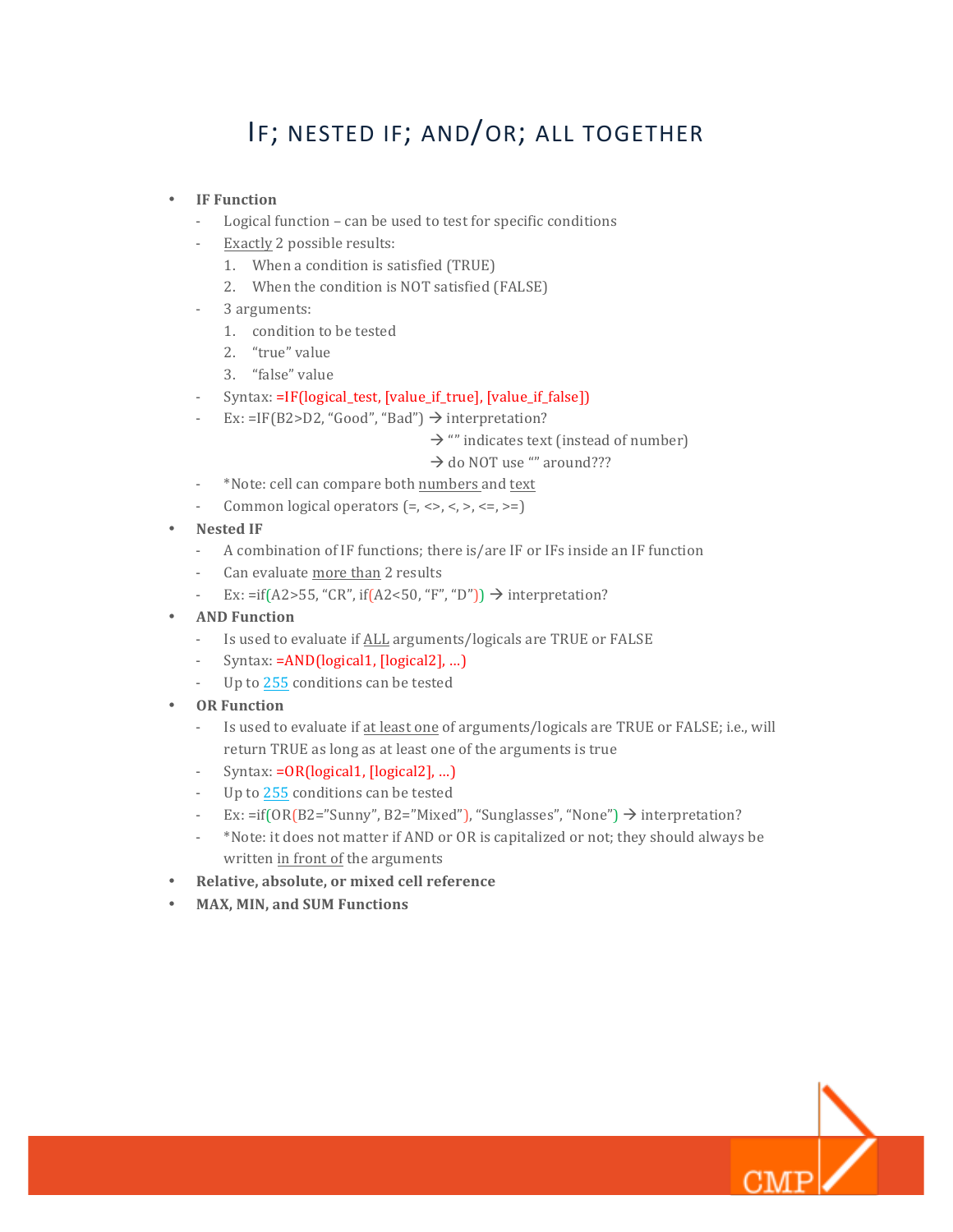### COUNTIFS; SUMIFS

- **COUNTIFS** (NOT the same as COUNTIF)
	- Logical function
	- Count the  $#$  of times the criteria are TRUE
	- At least 1 criterion; at most 127 criteria
	- Syntax: =COUNTIFS(criteria\_range1, criteria1, ...)
	- Criteria range: range of cells you want to test for
	- Criteria: can be #, cell reference, or text
	- Normally need "" for criteria  $\rightarrow$  but an exact number w/o any logical operator, the "" is not required
- **SUMIFS** (NOT the same as SUMIF)
	- Logical function
	- At least 1 criterion; at most 127 criteria
	- Syntax: =SUMIFS(sum\_range, criteria\_range1, criteria1, ...)
	- Normally need "" for criteria  $\rightarrow$  but an exact number w/o any logical operator, the "" is not required
	- \*Note: you sum\_range must be of the same size and shape with your criteria\_range
	- Nested IF with SUMIFS

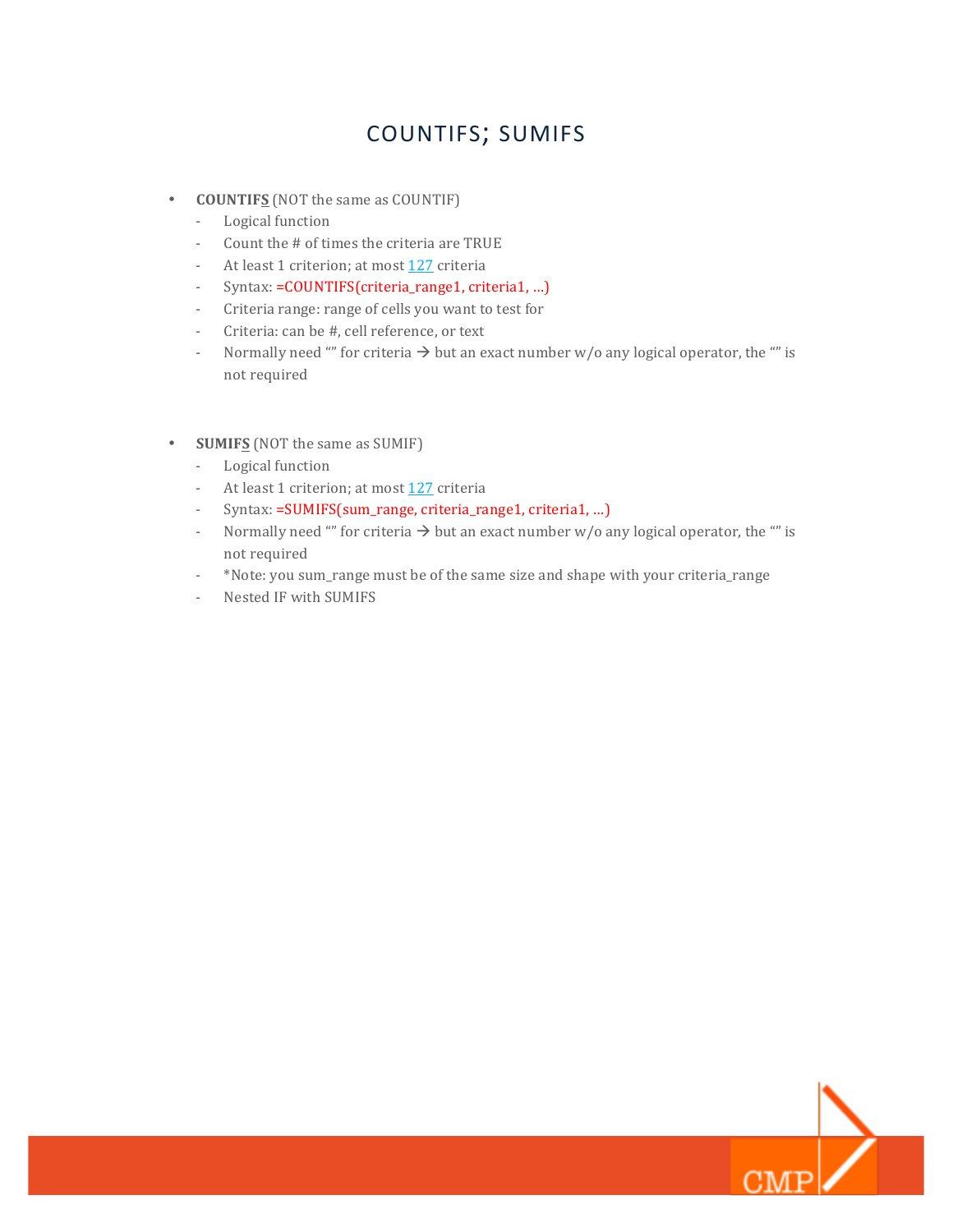## VLOOKUP

### • **VLOOKUP Functions**

- Looks up a value in the first column of a range of cells, then returns a value from any cell on the same row of the range (correspondingly)
- Exact matches:
	- 1. The rows can be in any order
	- 2. Each value in the first column should be unique; no duplicates
- Approximate matches:
	- 1. "the nearest value that is less than or equal to the search value"
	- 2. MUST arrange the lookup table so that the data are sorted from the lowest to the highest
	- 3. MUST only include the lowest value in the range  $\rightarrow$  breakpoint
	- 4. Do NOT use the complete range



- Syntax: =VLOOKUP(lookup\_value, table\_array, col\_index\_num, [range\_lookup])
- For [range\_lookup]:
	- 1. TRUE  $\rightarrow$  approximate match
	- 2. FALSE  $\rightarrow$  exact match
	- 3. By default, this is set to TRUE; i.e., can omit TRUE if finding approximate match
	- 4. MUST type FALSE if finding exact match

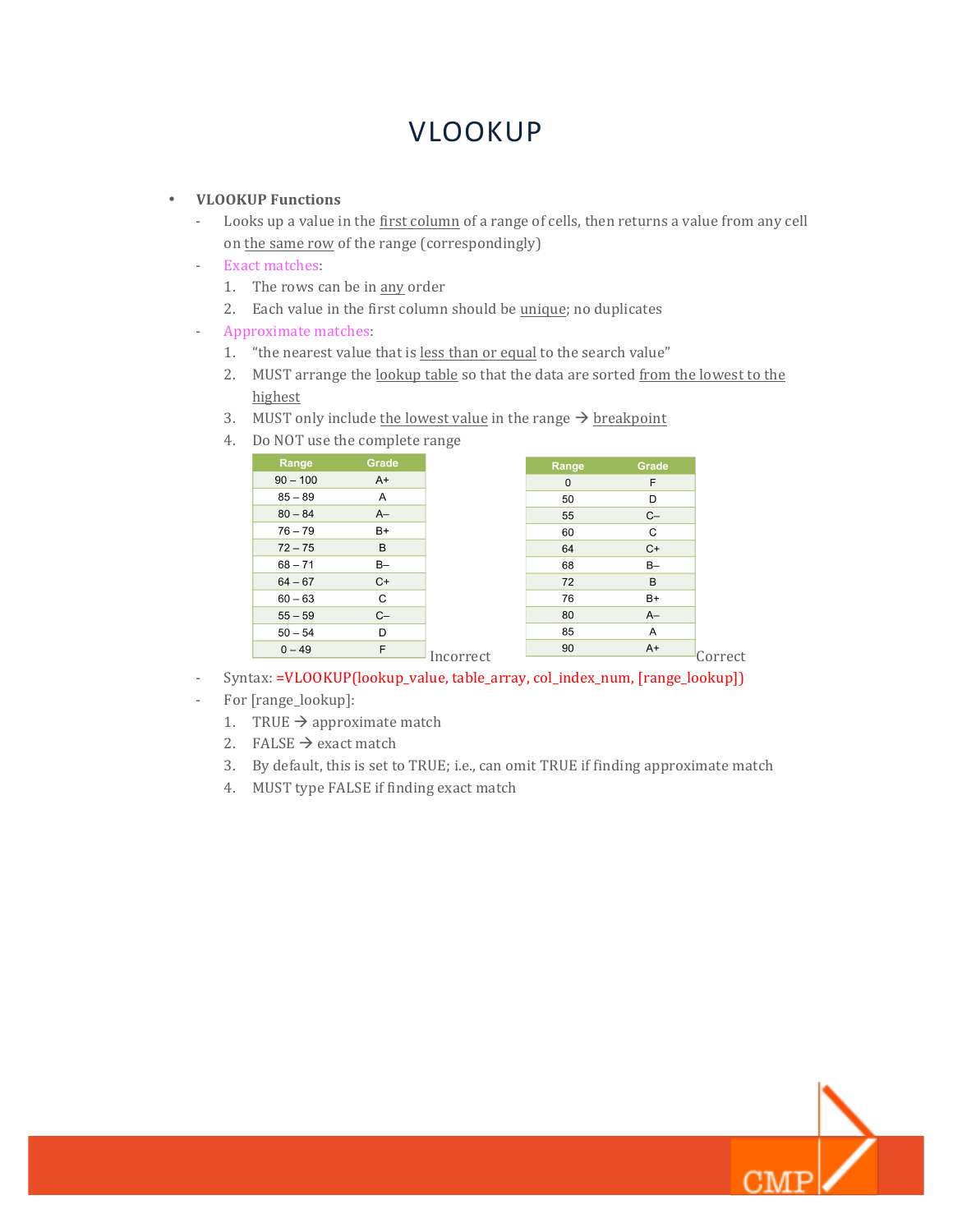## INDEX; MATCH

#### • **INDEX Function**

- Returns a value based on its relative position from a range of cells (table)
- Syntax: =INDEX(array, row\_num, column\_num)
- NOTE that 'column\_num' is only required when the table contains more than one column

### • **MATCH Function**

- Returns a number specifying the relative position of a value within a range of cells
- MATCH is the reverse of INDEX
- Syntax: =MATCH(lookup\_value, lookup\_array, [match\_type])
- 'lookup\_array' can only be either one column or one row
- 'match\_type' can either be 1, 0, or -1  $\rightarrow$  default: 1

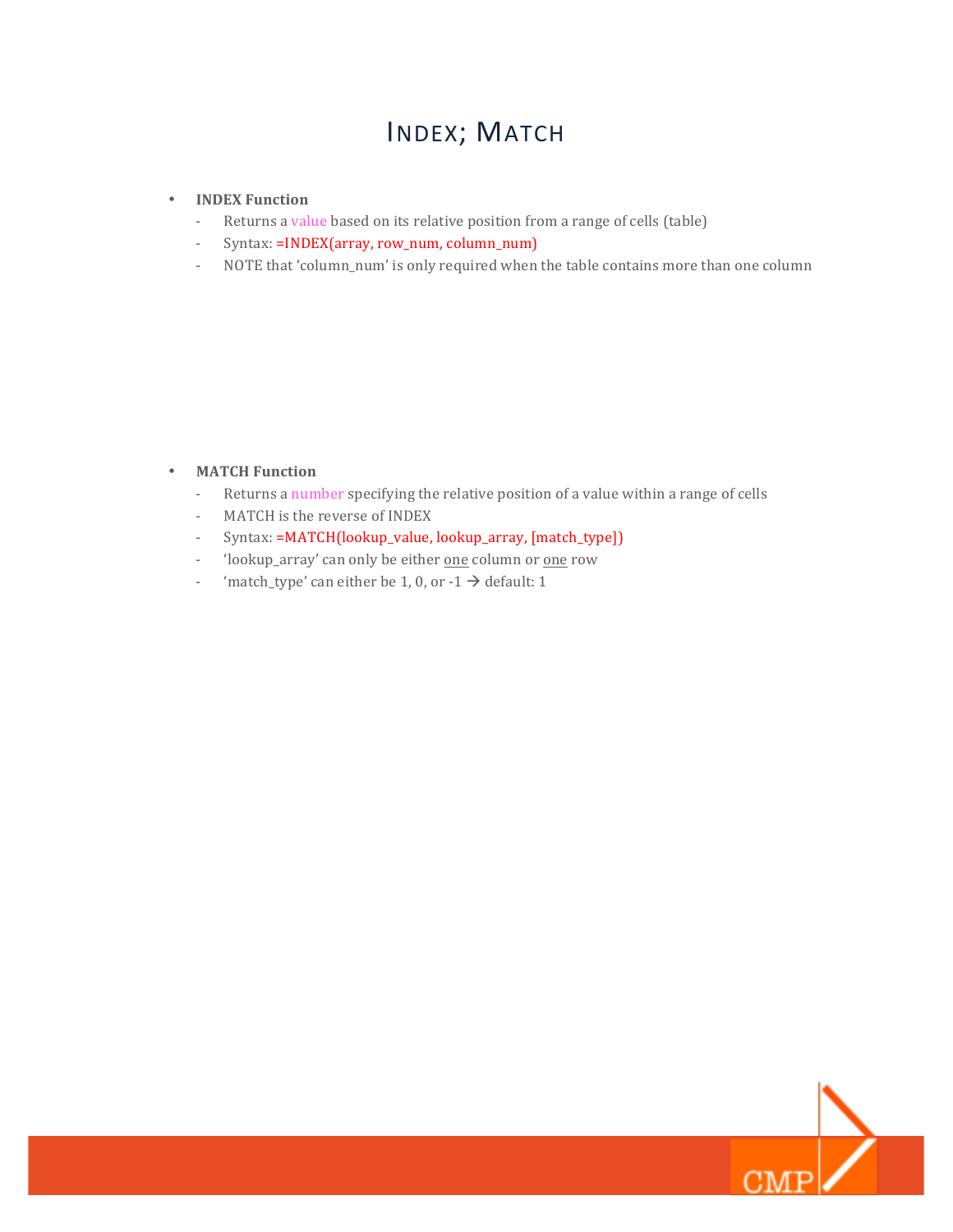## LEFT; RIGHT; MID; CONCATENATE

#### • **LEFT Function**

- Returns the first character(s) in a string of text based on the specified number of characters.
- Syntax: =LEFT(text, num\_chars)
- 'text': cell of the text we want check for
- 'num\_chars': # of characters we want to check
- Ex: = left(A2,3)  $\rightarrow$  interpretation?
- **RIGHT Function**
	- Returns the last character(s) in a string of text based on the specified number of characters.
	- Syntax: =RIGHT(text, num\_chars)
- **MID Function**
	- Returns character(s) in a string of text, starting at a specified position and based on the specified number of characters.
	- Syntax: =MID(text, start\_num, num\_chars)
	- Ex: =MID(A2, 5, 2)  $\rightarrow$  interpretation?
- **CONCATENATE Function** 
	- Join 2 or more strings of text together; at most 255 strings of text can be joined.
	- Syntax: =CONCATENATE(text 1, [text 2], ...)
	- Ex:  $=$ concatenate $(C2, "", B2)$
- **AMPERSAND (&) Operator**
	- Join multiple strings of text into one; alternative of CONCATENATE
	- Ex: =C2&" "&B2  $\rightarrow$  same as =concatenate(C2, "", B2)
- **True or False**
	- In cell A1, we have *Management Information System* Then we write  $=MID(A1, 12, 50)$ 
		- "50" is more than the number of characters we have in this text.
		- Is this notation correct? Or can we get a result from this?
	- We can use a MID function to get the same result as we get from a LEFT function.

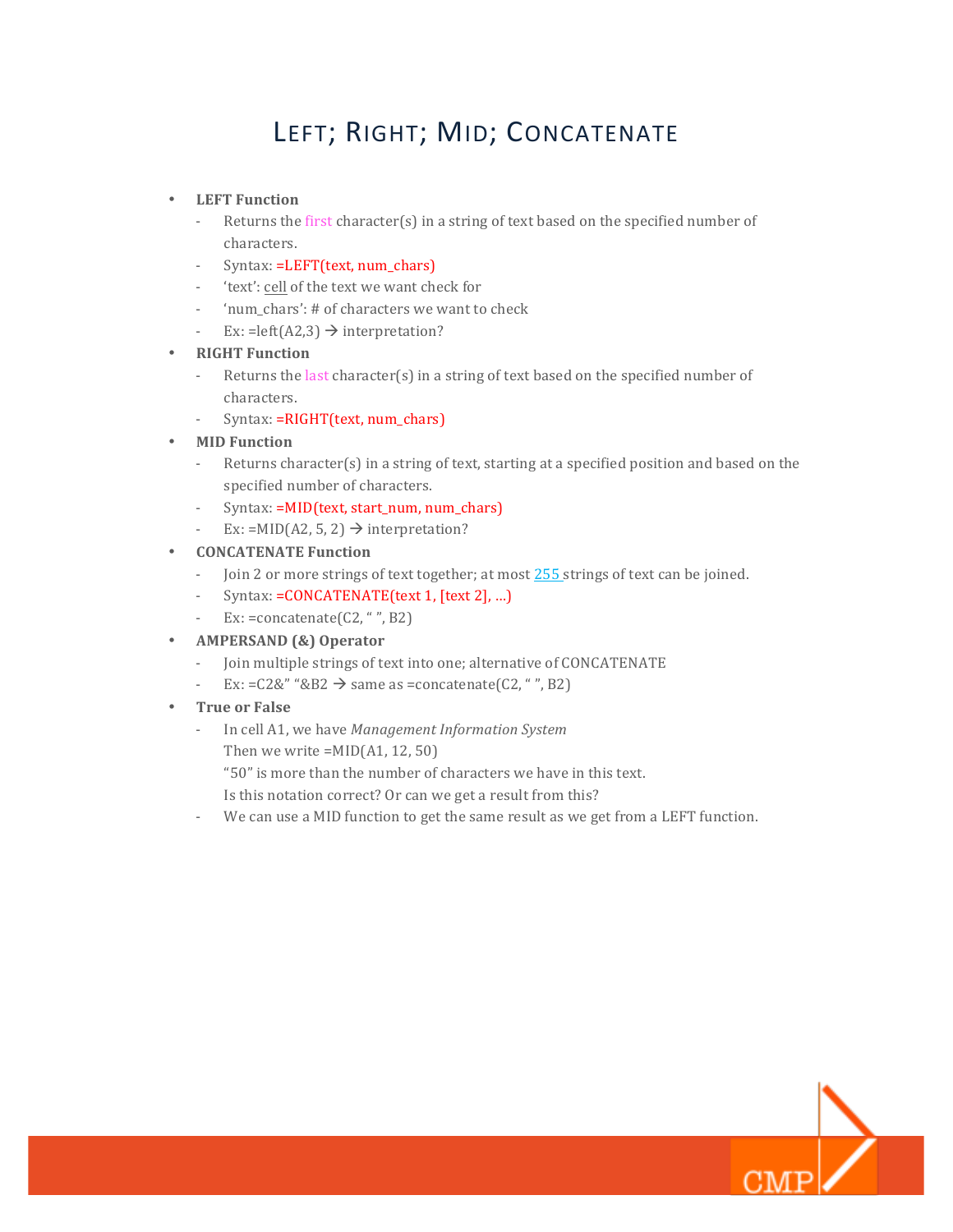### LEN; TRIM; SUBSTITUTE; REPLACE

- **LEN Function**
	- Count the # of characters
	- Spaces are counted as characters!
	- Syntax: =LEN(text)
	- 'text' can either be actual text you type in with quotation marks, or can be cell reference
- **TRIM Function**
	- Remove redundant spaces
	- Does NOT remove single spaces between words!
	- Syntax: =TRIM(text)
- **SUBSTITUTE Function**
	- Convert a text into another
	- Case sensitive
	- Syntax: =SUBSTITUTE(text, old\_text, new\_text, [instance\_num])
	- Ex: =SUBSTITUTE(D2, "COMM", "BUSI")  $\rightarrow$  need "" around texts
- **REPLACE Function**
	- A little bit more powerful than SUBSTITUTE
	- Case sensitive
	- Syntax: =REPLACE(old\_text, start\_num, num\_chars, new\_text)
	- Ex: =REPLACE(A2, 6, 1, 2)  $\rightarrow$  '2' is a number, no need to used quotation mark

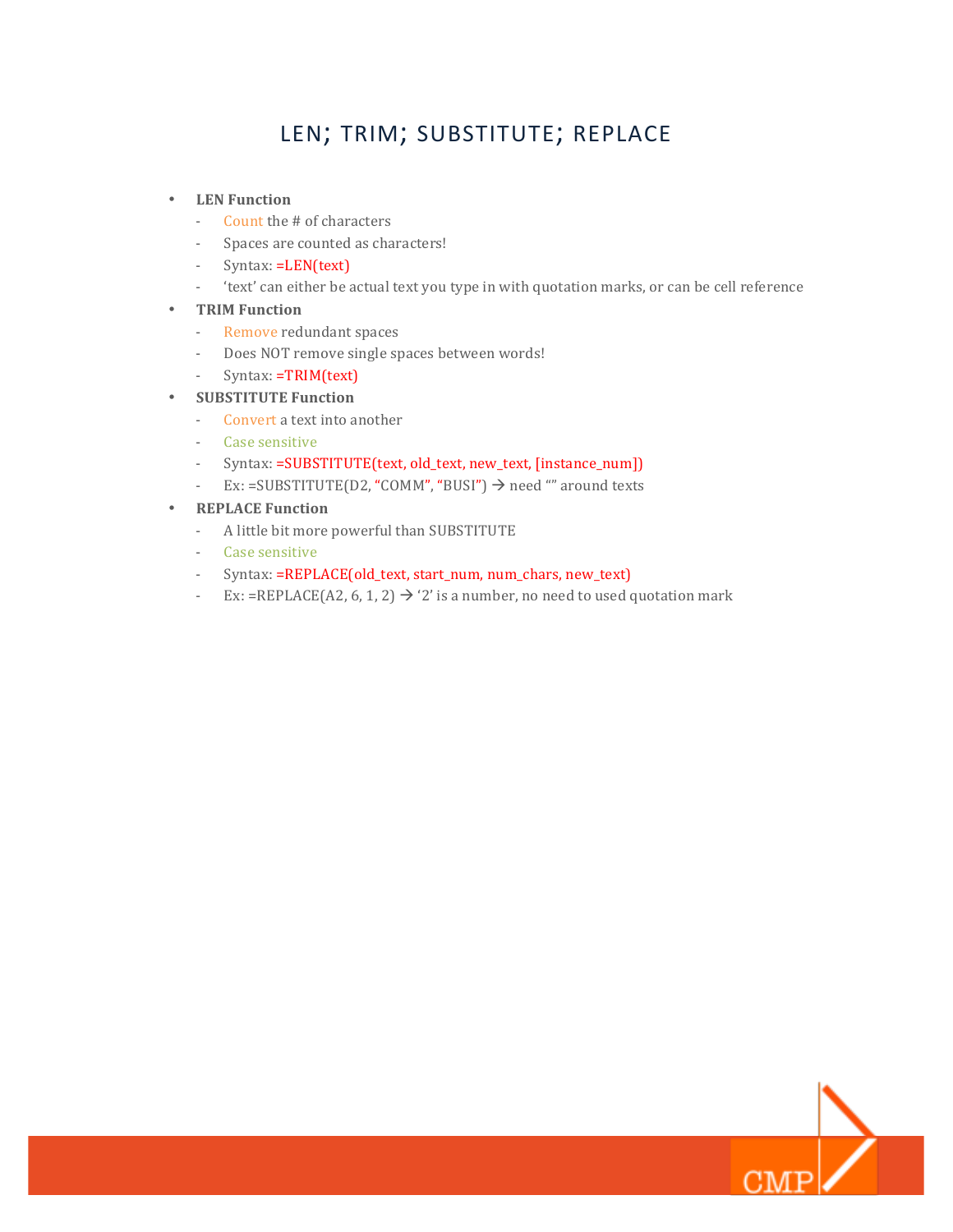## FIND; SEARCH

### • **FIND Function**

- Looks for 1 text string inside a  $2<sup>nd</sup>$  text string, and then returns the character number of the starting position of the  $1<sup>st</sup>$  text string that is in the  $2<sup>nd</sup>$  text string
- Syntax: =FIND(find\_text, within\_text, [start\_num])
- 'start\_num' is optional; default is 1 (i.e., start looking for the text from the beginning)
- When does FIND function return the error '#VALUE!'?  $\rightarrow$  2 cases
- Case sensitive
- Does NOT allow wildcard characters
- **SEARCH Function**
	- Similar to FIND
	- Syntax: =SEARCH(find\_text, within\_text, [start\_num])
	- 'start\_num' is optional; default is 1 (i.e., start looking for the text from the beginning)
	- SEARCH function returns the error '#VALUE!' when ...  $\rightarrow$  2 cases
	- NOT case sensitive
	- Allows wildcard characters
	- Wildcard characters:  $?$ ,  $*$ ,  $\sim$
- **Application** 
	- Ex:  $=MID(42, FIND($ <sup>"</sup>,", A2)+2, 2)

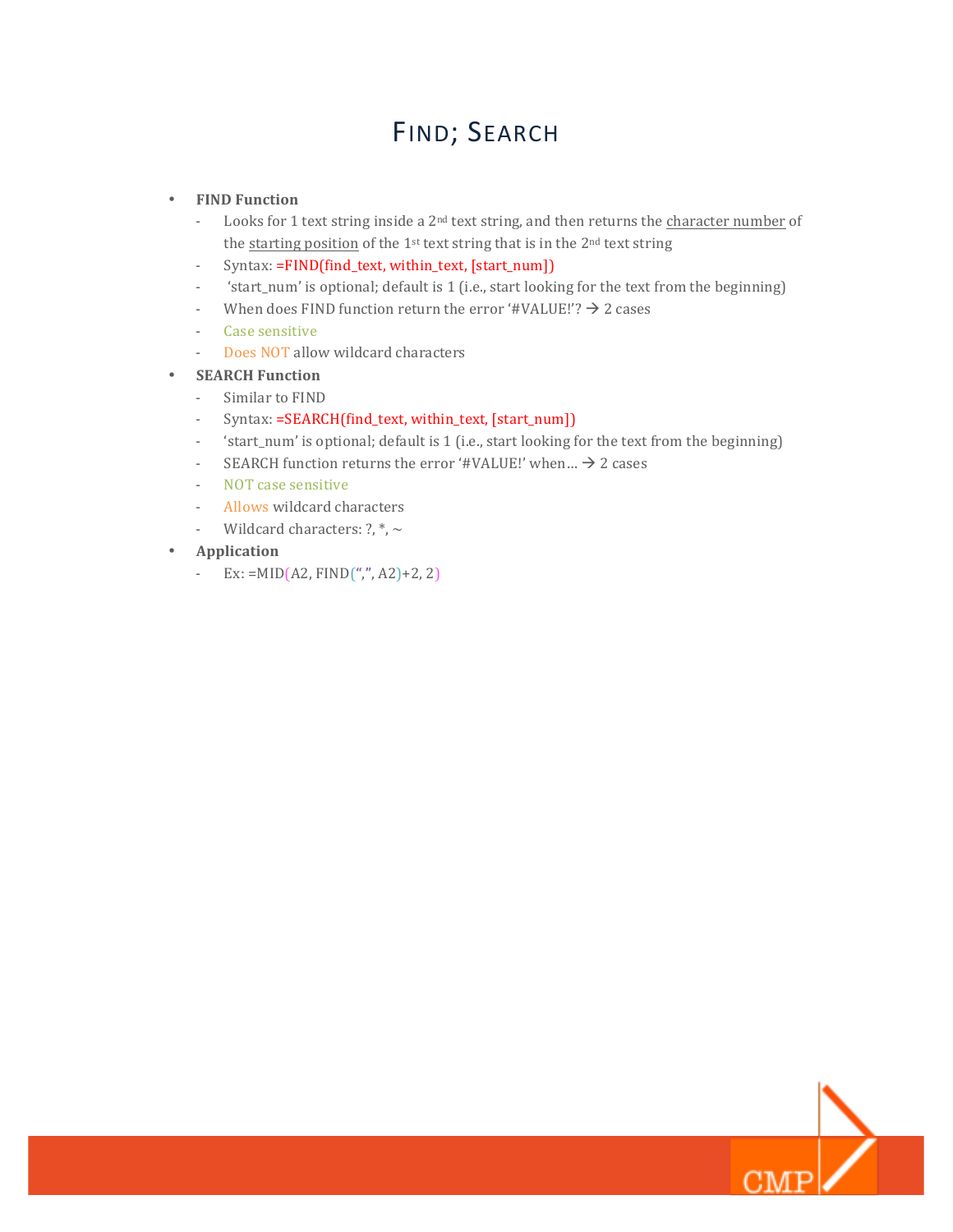## SAMPLE QUESTIONS



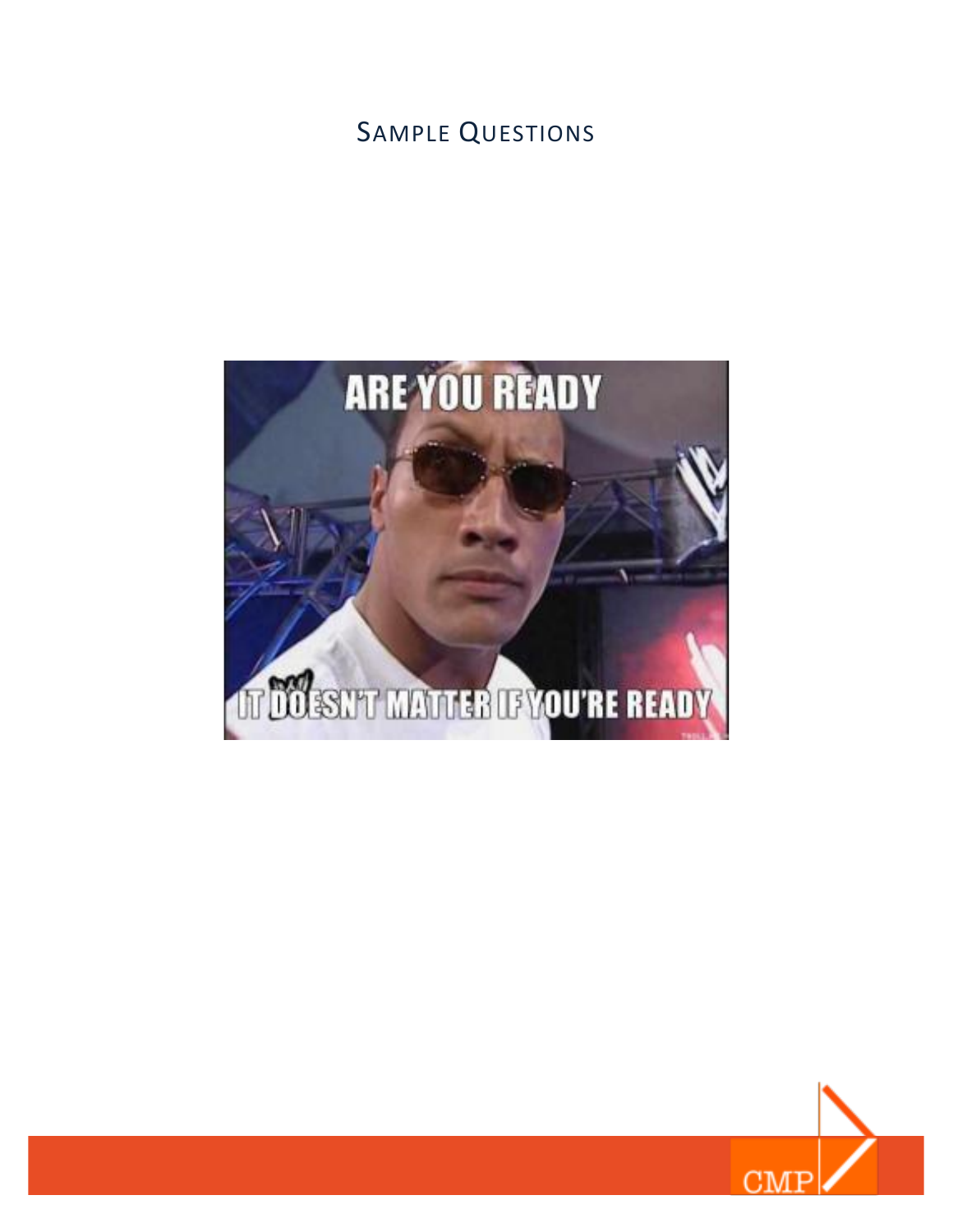## SAMPLE QUESTIONS

1. Use the following screenshot to answer Questions 1) to 5).

| City of Vancouver  | lQ 1                     |                      |                                                                                                                    |  |
|--------------------|--------------------------|----------------------|--------------------------------------------------------------------------------------------------------------------|--|
| Jericho Beach Park | $ \text{=LEFT}(A2, -1) $ | $ \equiv$ LEFT(A2.2) | =SUBSTITUTE(A2, "jericho", "Kitsilano")  =SUBSTITUTE(A2, "Jericho", "Spanish Banks")  =MID(A2, 3, FIND("o", A2)+3) |  |



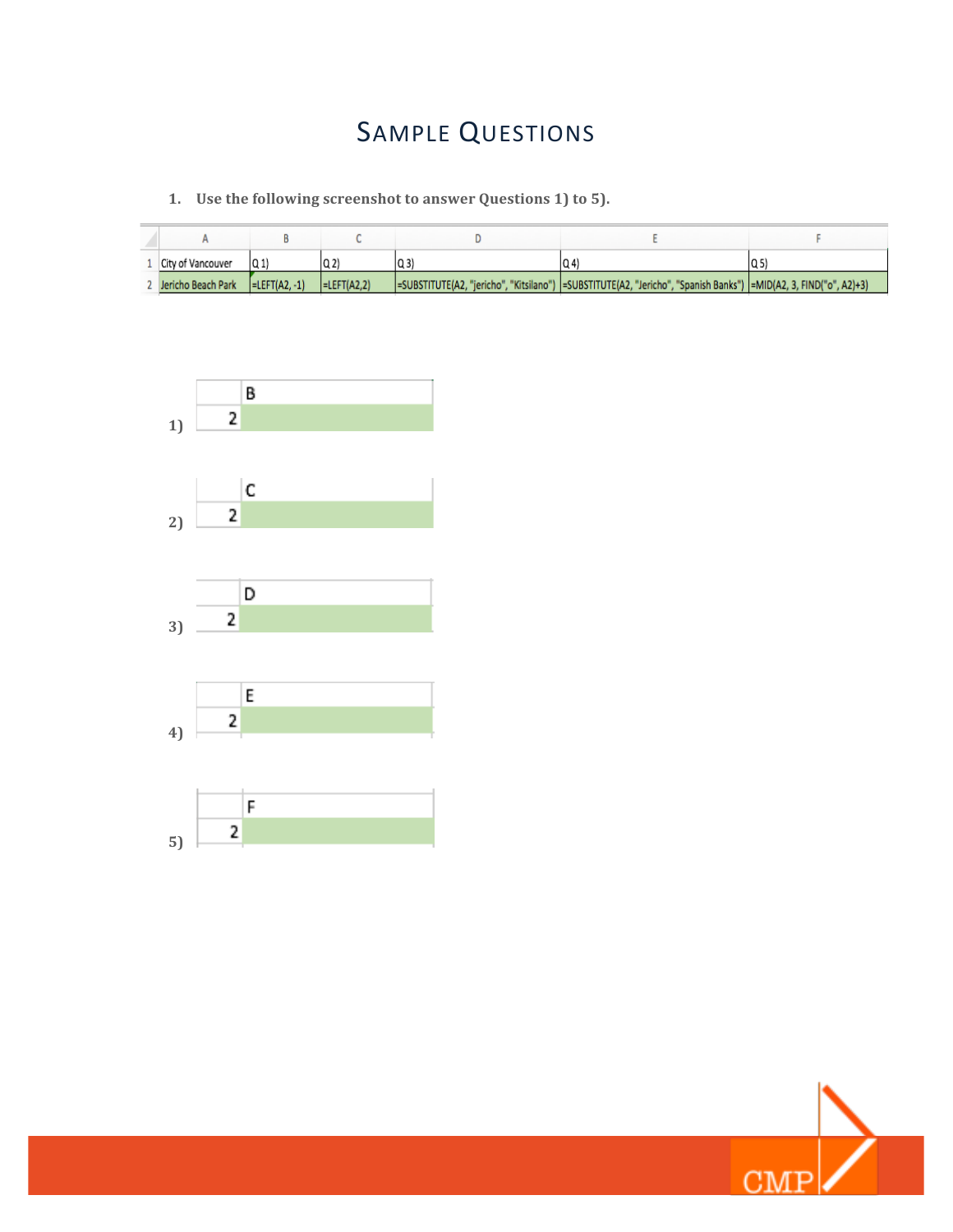2. Give me three ways of changing the text from cell A1 to cell A3 as follows:

|   | I Love Management Information System!  |
|---|----------------------------------------|
|   |                                        |
| з | I Love Management Information \$ystem! |

|             | $\begin{array}{c} 1 \end{array}$                                                                                                                                                                                                                                                                                                                                                                                                                                                            |
|-------------|---------------------------------------------------------------------------------------------------------------------------------------------------------------------------------------------------------------------------------------------------------------------------------------------------------------------------------------------------------------------------------------------------------------------------------------------------------------------------------------------|
|             |                                                                                                                                                                                                                                                                                                                                                                                                                                                                                             |
|             |                                                                                                                                                                                                                                                                                                                                                                                                                                                                                             |
|             |                                                                                                                                                                                                                                                                                                                                                                                                                                                                                             |
|             |                                                                                                                                                                                                                                                                                                                                                                                                                                                                                             |
|             |                                                                                                                                                                                                                                                                                                                                                                                                                                                                                             |
|             |                                                                                                                                                                                                                                                                                                                                                                                                                                                                                             |
|             |                                                                                                                                                                                                                                                                                                                                                                                                                                                                                             |
|             |                                                                                                                                                                                                                                                                                                                                                                                                                                                                                             |
| $3^{\circ}$ | $\begin{tabular}{cccccc} \multicolumn{2}{c} {\textbf{1}} & \multicolumn{2}{c} {\textbf{2}} & \multicolumn{2}{c} {\textbf{3}} & \multicolumn{2}{c} {\textbf{4}} & \multicolumn{2}{c} {\textbf{5}} & \multicolumn{2}{c} {\textbf{6}} & \multicolumn{2}{c} {\textbf{7}} & \multicolumn{2}{c} {\textbf{8}} & \multicolumn{2}{c} {\textbf{9}} & \multicolumn{2}{c} {\textbf{1}} & \multicolumn{2}{c} {\textbf{1}} & \multicolumn{2}{c} {\textbf{1}} & \multicolumn{2}{c} {\textbf{1}} & \multic$ |

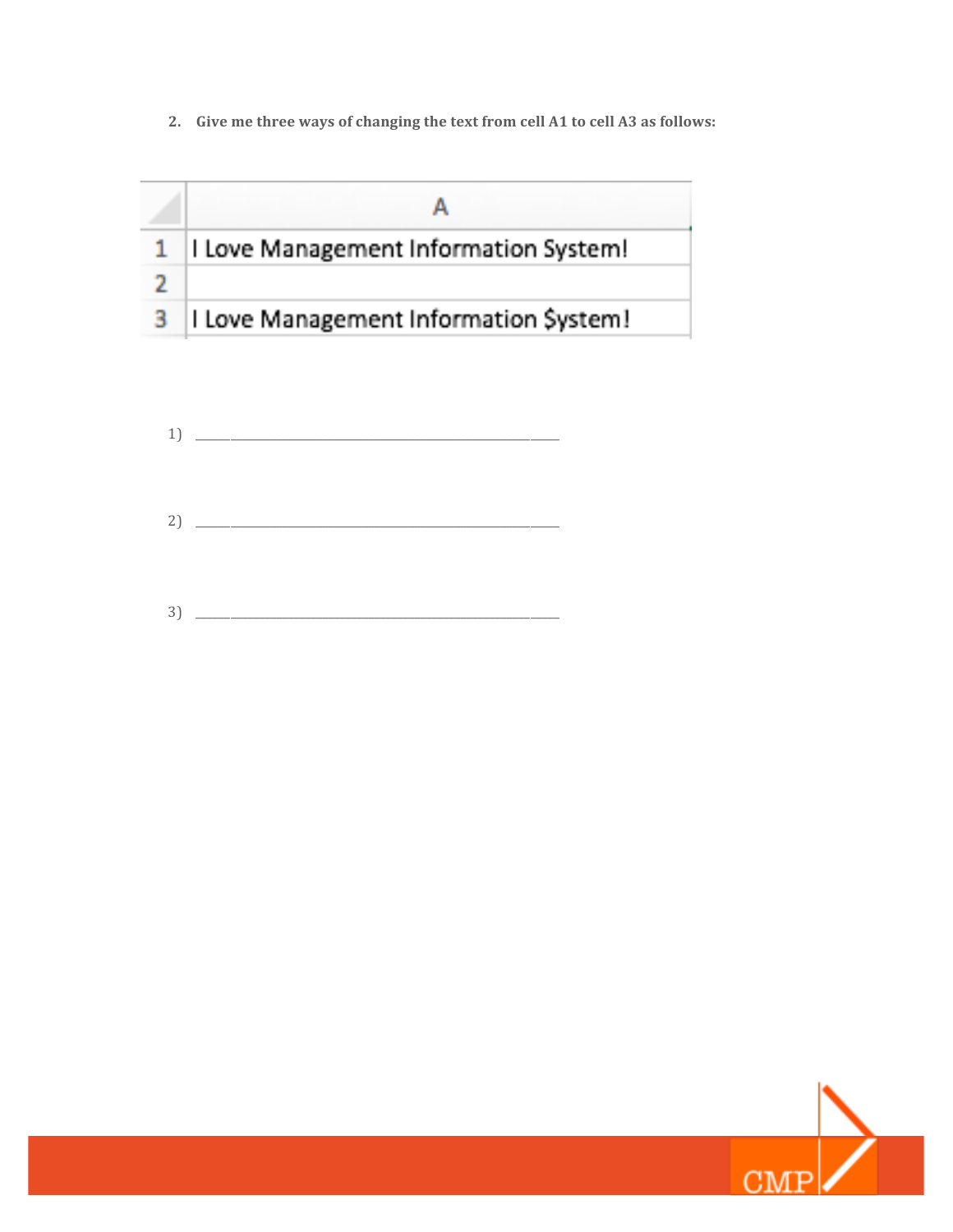### **3. True or False:**

- 1) Suppose there are 200 random numbers from 0 to 1, located in cells A1 through A200. A COUNTIFS function in cell B2 with one criterion, based on the range  $A1:A200$ , can evaluate to greater than 200.
- 2) Suppose there are 200 random numbers from 0 to 1, located in cells A1 through A200. A COUNTIFS function in cell B2 with one criterion, based on the range  $A1:A200$ , can evaluate to less than 0.
- 3) A VLOOKUP function can search for one input in a lookup table and can return multiple outputs.
- 4) A VLOOKUP function can search for multiple inputs in a lookup table and can return one output.
- 5) A VLOOKUP function can search for multiple inputs in a lookup table and can return multiple outputs.
- 6) The AND function cannot be used inside of an IF function.
- 7) The OR function can be nested inside an AND function.
- 8) In the MATCH function, 0 means an exact match, and you can write TRUE in lieu of 0.

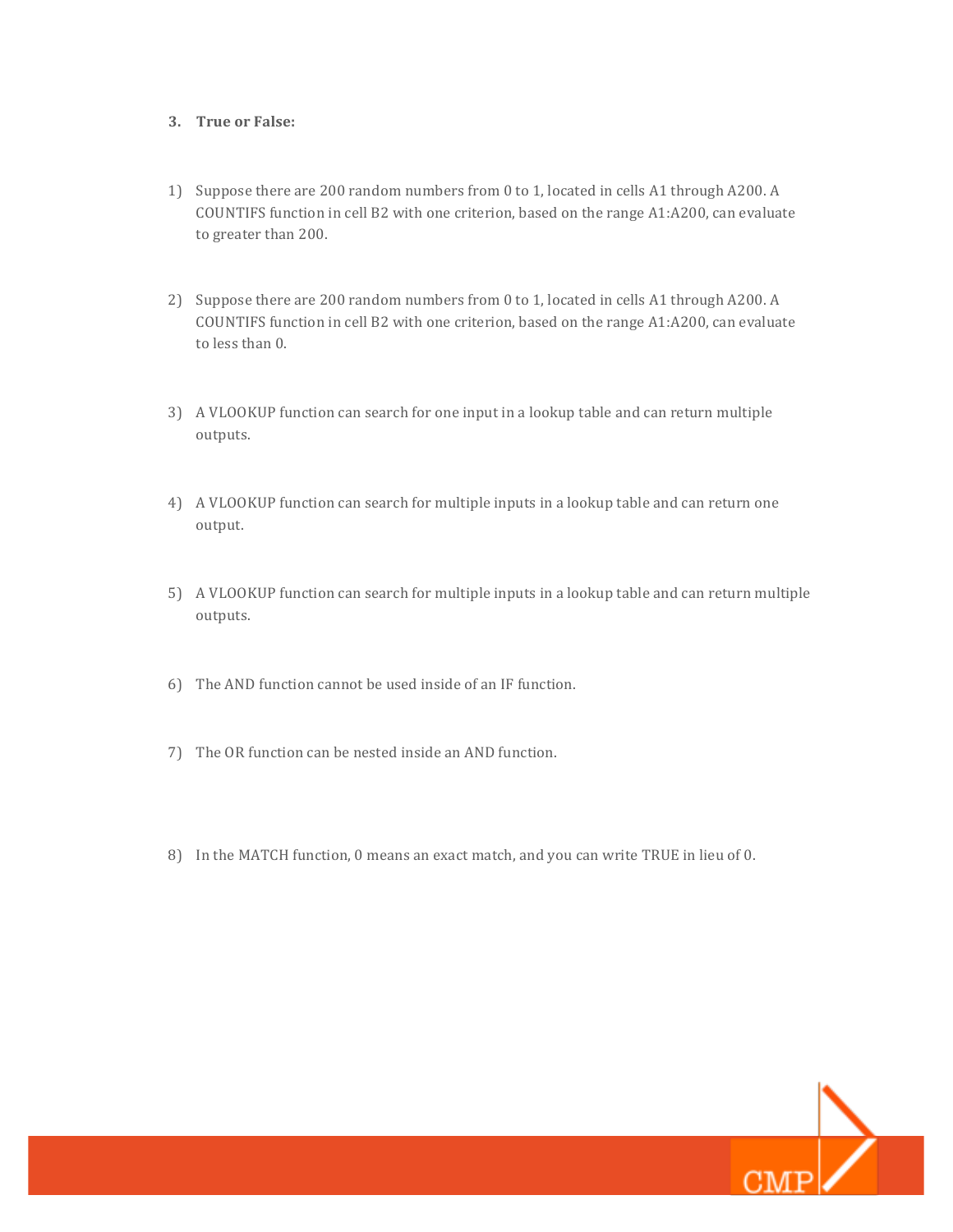4. Suppose we have "205" in cell A1, and "excellent" in cell A2. Give me at least two ways of producing the text "Students in COMM 205 class are **excellent."**



$$
1) \quad \overbrace{\qquad \qquad }
$$

2) \_\_\_\_\_\_\_\_\_\_\_\_\_\_\_\_\_\_\_\_\_\_\_\_\_\_\_\_\_\_\_\_\_\_\_\_\_\_\_\_\_\_\_\_\_\_\_\_\_\_\_\_\_\_\_\_\_\_\_\_\_\_

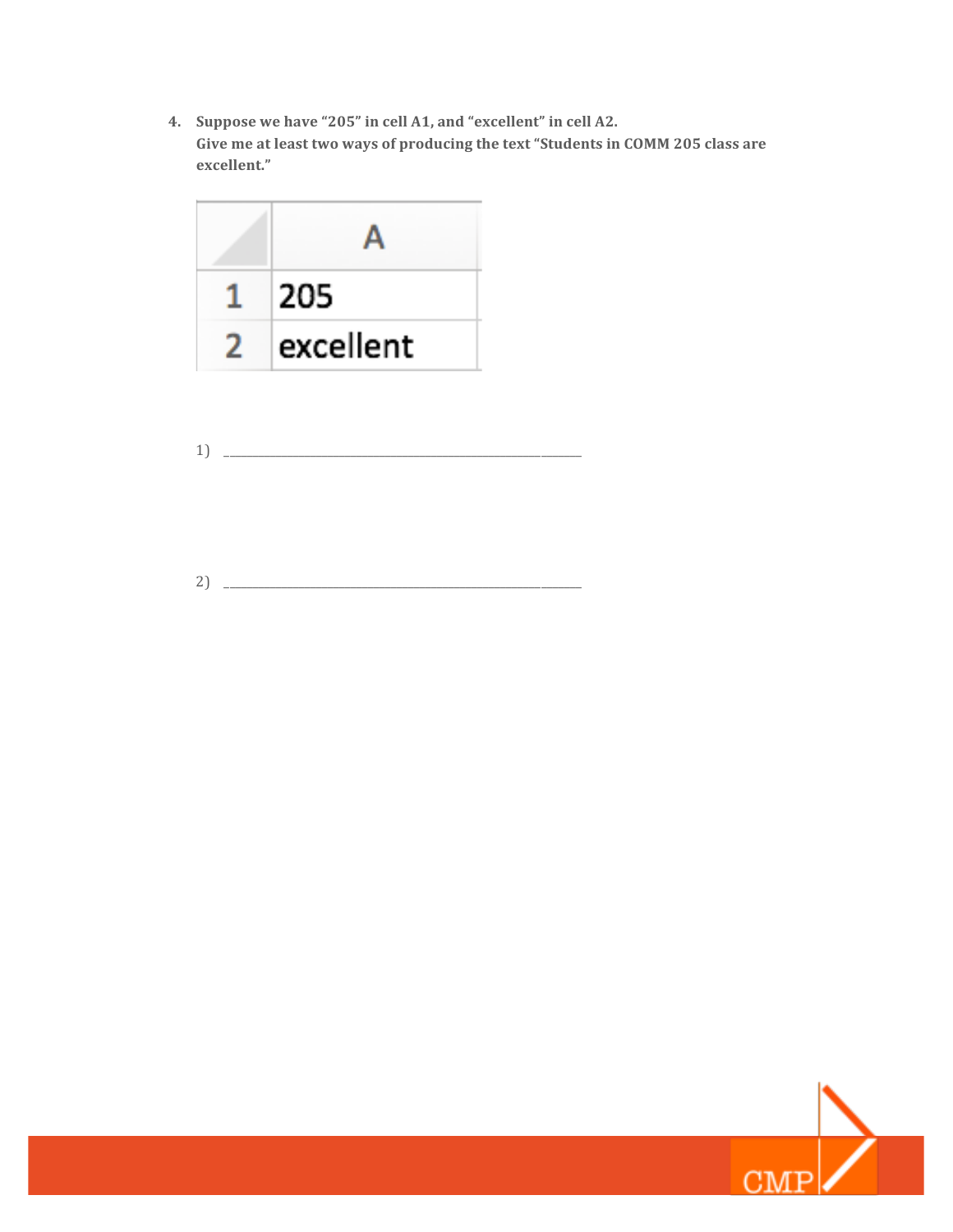5. Suppose that we have the 2016 annual profits for 10 small businesses in Canada. Now we want the sum of profits (in \$) for the firms listed below that are NOT headquartered in British Columbia. Note that "BC" is the value for British Columbia in the Headquarters column. Write me a formula that can get the result.

|    | A                 | B                    | c                  | D                  | E |
|----|-------------------|----------------------|--------------------|--------------------|---|
| 1  |                   |                      |                    |                    |   |
| 2  |                   |                      |                    |                    |   |
| 3  | <b>Firm Names</b> | 2016 Profits (in \$) | 2016 Sales (in \$) | <b>Headquartes</b> |   |
| 4  | Aaa               | 72,838,000           | 72,938,000         | ВC                 |   |
| 5  | Bbb               | 73,648,934           | 73,748,934         | AB                 |   |
| 6  | Ccc               | 94,274,659           | 94,374,659         | ON                 |   |
| 7  | Ddd               | 74,636,474           | 74,736,474         | QC                 |   |
| 8  | Eee               | 6,453,623            | 6,553,623          | QC                 |   |
| 9  | Fff               | 2,737,233            | 2,837,233 AB       |                    |   |
| 10 | Ggg               | 1,919,282            | 2,019,282          | NS                 |   |
| 11 | Hhh               | 19,393,919           | 19,493,919         | BС                 |   |
| 12 | lii               | 28,283,838           | 28,383,838         | ВC                 |   |
| 13 | Jjj               | 3,948,281            | 4,048,281          | ON                 |   |
| 14 |                   |                      |                    |                    |   |

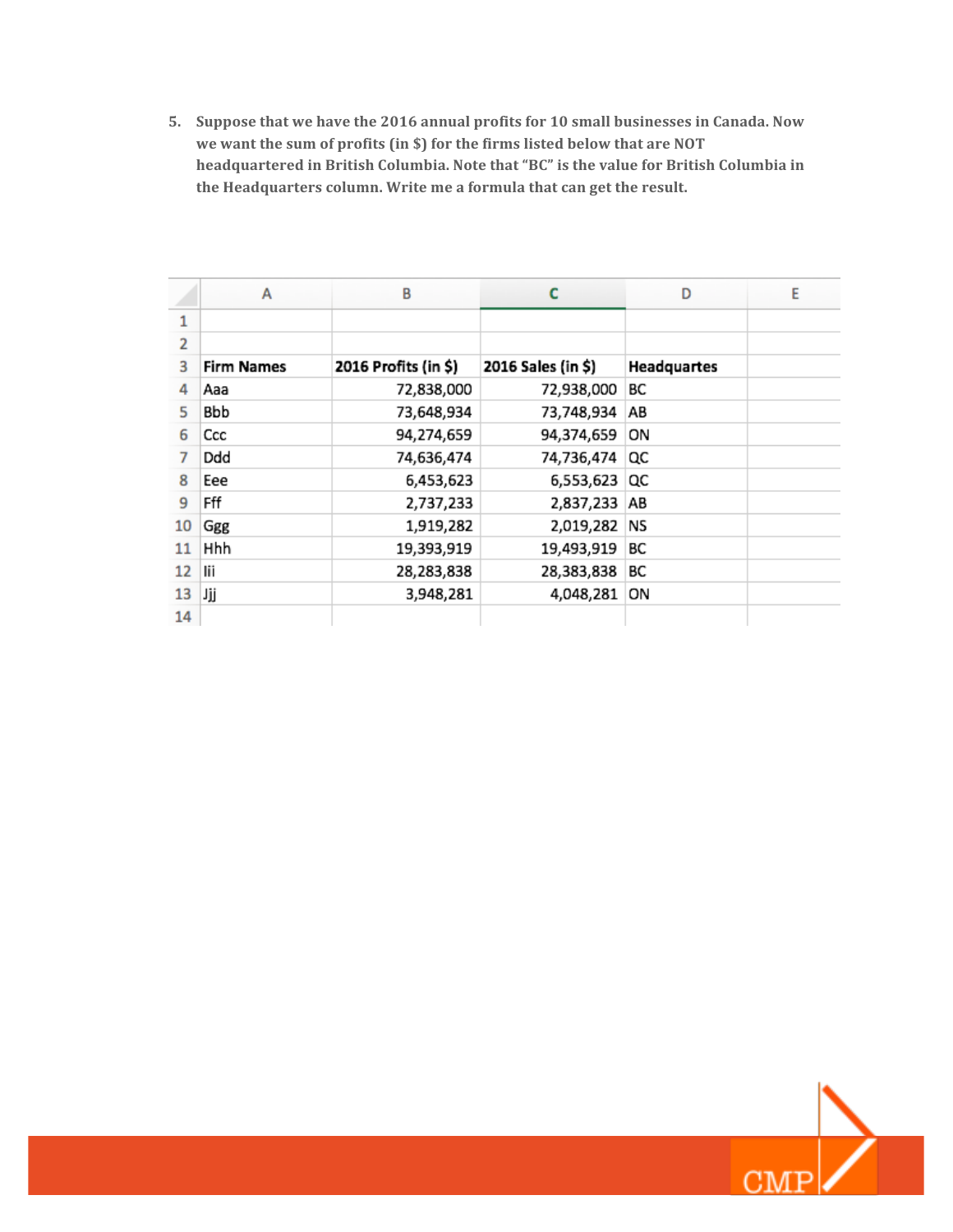|                | А            | B                   | Ċ              | D |
|----------------|--------------|---------------------|----------------|---|
| 1              | Nationality  | <b>Student Name</b> | Comm 205 Grade |   |
| $\overline{2}$ | Canada       | Matthew             | 87             |   |
| 3              | UK           | Emily               | 95             |   |
| 4              | China        | Leah                | 88             |   |
| 5              | US           | Jason               | 77             |   |
| 6              | Germany      | Edwin               | 80             |   |
| 7              | India        | Arie                | 99             |   |
| 8              | Korea        | Sophie              | 86             |   |
| 9              | Japan        | Jana                | 79             |   |
| 10             |              |                     |                |   |
| 11             | Student Name | Nationality         |                |   |
| 12             | Matthew      | Canada              |                |   |
| 13             | Jana         | Japan               |                |   |
| 14             | Edwin        | Germany             |                |   |
| 15             | Emily        | UK                  |                |   |
| 16             | Jason        | US                  |                |   |
| 17             | Leah         | China               |                |   |
| 18             | Arie         | India               |                |   |
| 19             | Sophie       | Korea               |                |   |
| 20             |              |                     |                |   |
| 21             |              |                     |                |   |

\_\_\_\_\_\_\_\_\_\_\_\_\_\_\_\_\_\_\_\_\_\_\_\_\_\_\_\_\_\_\_\_\_\_\_\_\_\_\_\_\_\_\_\_\_\_\_\_\_\_\_\_\_\_\_

\_\_\_\_\_\_\_\_\_\_\_\_\_\_\_\_\_\_\_\_\_\_\_\_\_\_\_\_\_\_\_\_\_\_\_\_\_\_\_\_\_\_\_\_\_\_\_\_\_\_\_\_\_\_\_

\_\_\_\_\_\_\_\_\_\_\_\_\_\_\_\_\_\_\_\_\_\_\_\_\_\_\_\_\_\_\_\_\_\_\_\_\_\_\_\_\_\_\_\_\_\_\_\_\_\_\_\_\_\_\_

6. Refer to the screenshot below to do questions 1) and 2):

1) Given the table [A1:C9], write me at least 2 formulas that can get me A12 (i.e., Matthew). Note that this is an INDEX/MATCH question.



<sup>2)</sup> What is one possible formula for cell B12 that can be drag down  $w/o$  making any changes to the formula and get me [B12:B19]? Note that this is an INDEX/MATCH question, so the values in cells [B12:B19] should come from the lookup table. Assume cells [A12:A19] have been completed for you.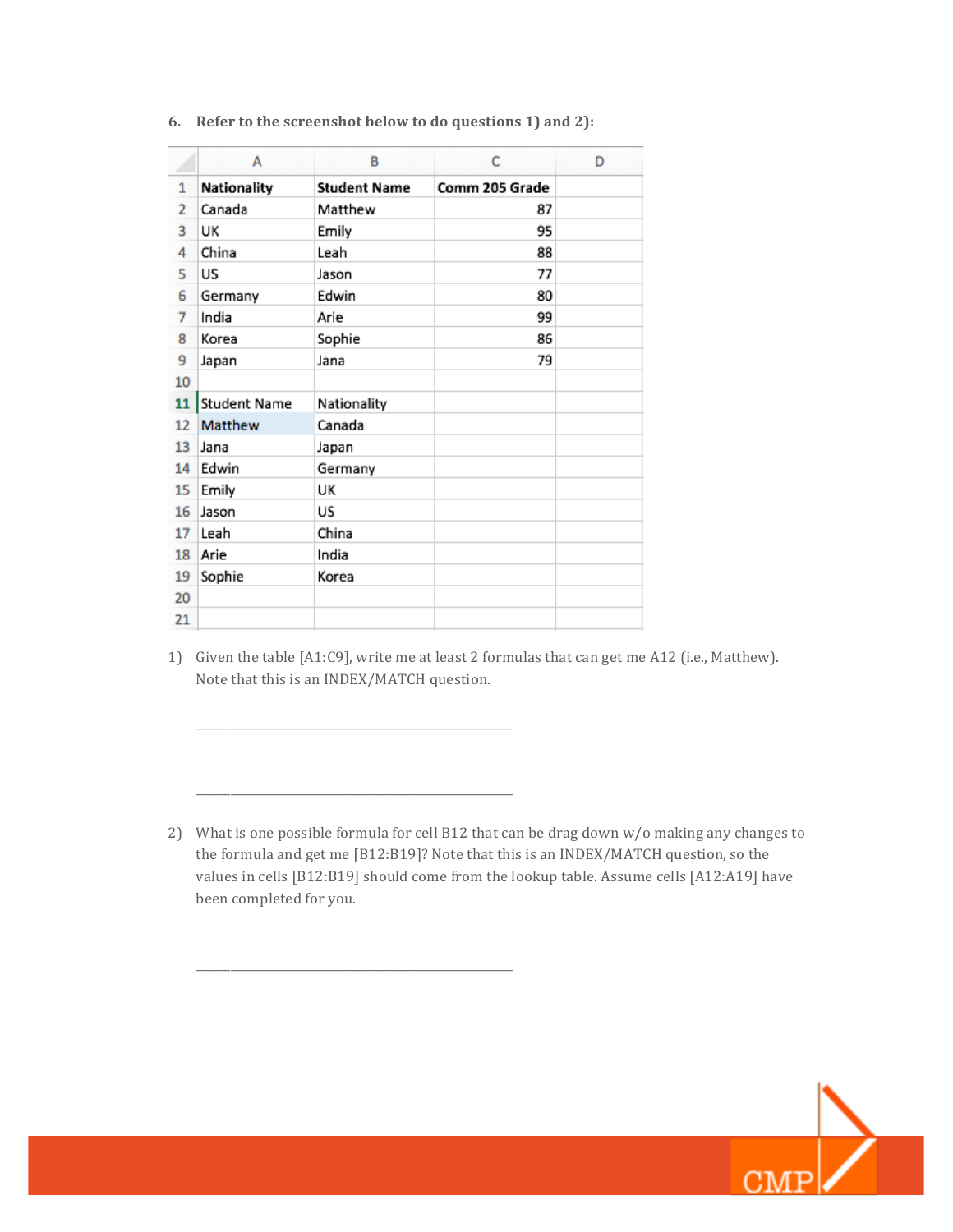## Q & A? SAMPLE MIDTERM?



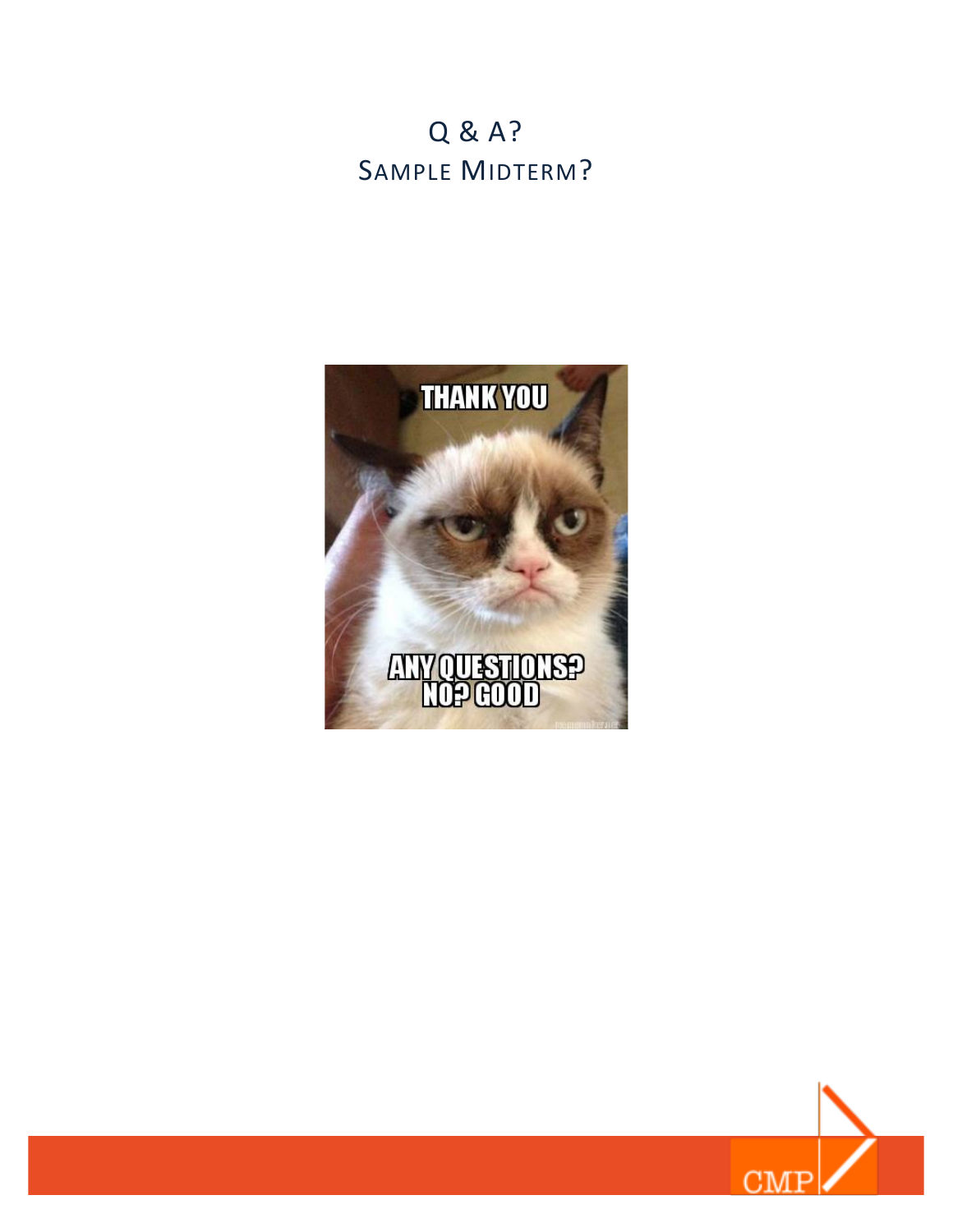## "CHEAT SHEET"

- $\bullet$  =IF(logical\_test, [value\_if\_true], [value\_if\_false])
- Nested IF
- $=$  AND(logical1, [logical2], ...)
- $=$   $OR(logical1, [logical2], ...)$
- $=MAX(number1, [number2], ...)$  &  $=MIN(number1, [number2], ...)$  &  $=$ SUM(number1, [number2], ...)
- $=$  COUNTIFS(criteria\_range1, criteria1, ...)
- =SUMIFS(sum\_range, criteria\_range1, criteria1, …)
- Nested IF with SUMIFS Function
- =VLOOKUP(lookup\_value, table\_array, col\_index\_num, [range\_lookup])
- =INDEX(array, row\_num, column\_num)
- =MATCH(lookup\_value, lookup\_array, [match\_type])
- =LEFT(text,num\_chars)
- =RIGHT(text,num\_chars)
- =MID(text,start\_num,num\_chars)
- =CONCATENTATE(text1,[text2],…)
- Ampersand (&) Operator, ex: =C2&" "&B2
- =LEN(text)
- $=TRIM(text)$
- =SUBSTITUTE(text,old\_text,new\_text,[instance\_num])
- =REPLACE(old\_text,start\_num,num\_chars,new\_text)
- =FIND(find\_text,within\_text,[start\_num])
- =SEARCH(find\_text,within\_text,[start\_num])
- Wildcard characters
	- ? is used to find any **single** character. One ? is equal to **one** character.
	- \* is used to find any number of characters.
	- $\sim$  is used to find an actual ?,  $*$ , or  $\sim$  inside a text string.

### • PAY EXTRA ATTENTION TO:

- Ouotation marks
- $$$  sign
- Case sensitive or not
- VLOOKUP's exact or approximate matches